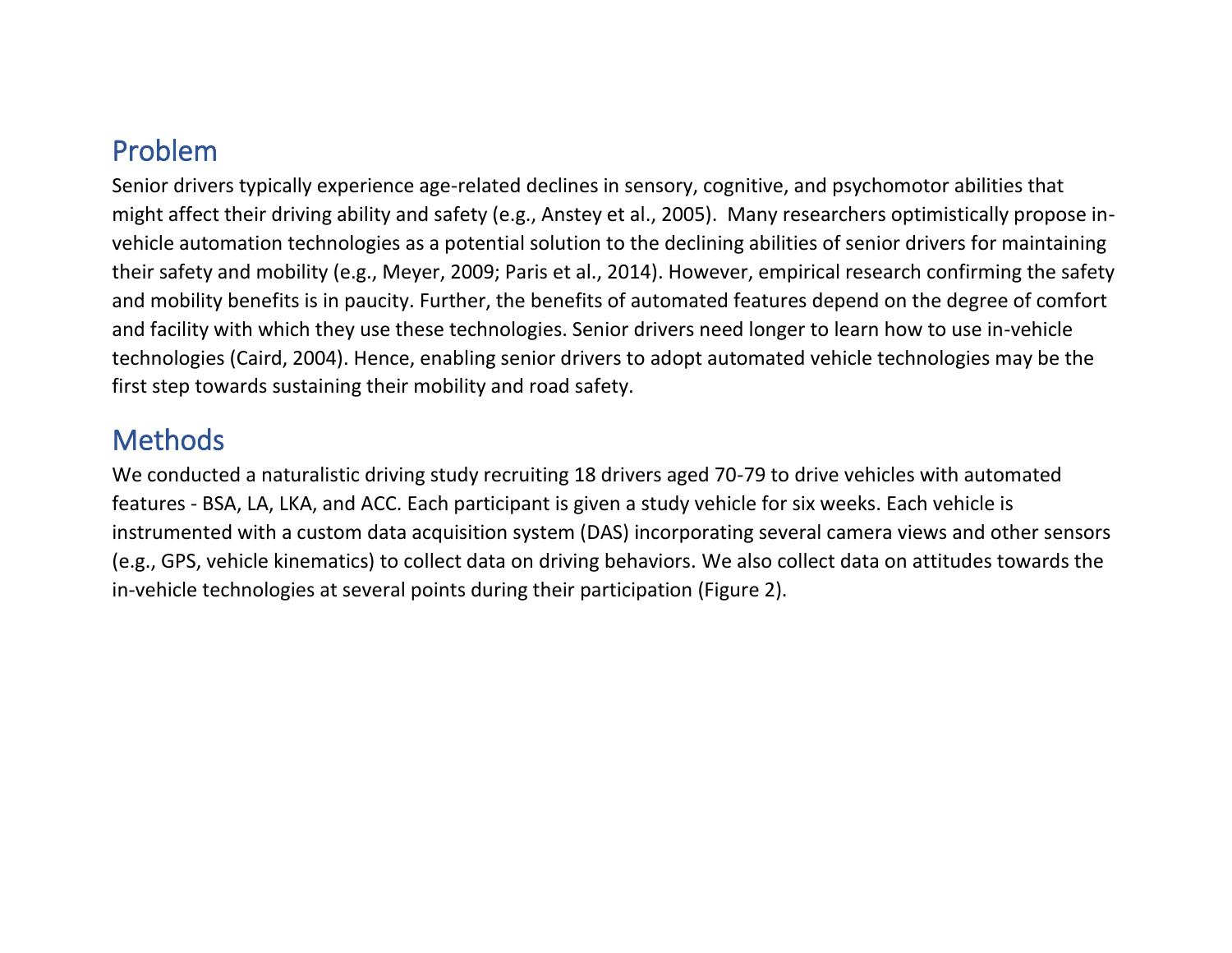

Figure 1. Overview of Study Procedure

## Pre and Post Questionnaire Results

*Lane control features*

- participants perceived fewer false alarms *[t(17)=2.61 , p=0.02];*
- participants felt more familiar with the lane control features *[t(17)=4.25, p<0.001];*
- participants felt safer *[t(17)=2.61, p=0.02];*
- participants felt greater confidence in the lane control features *[t(17)=2.29, p=0.03]*

*Acceleration and braking features*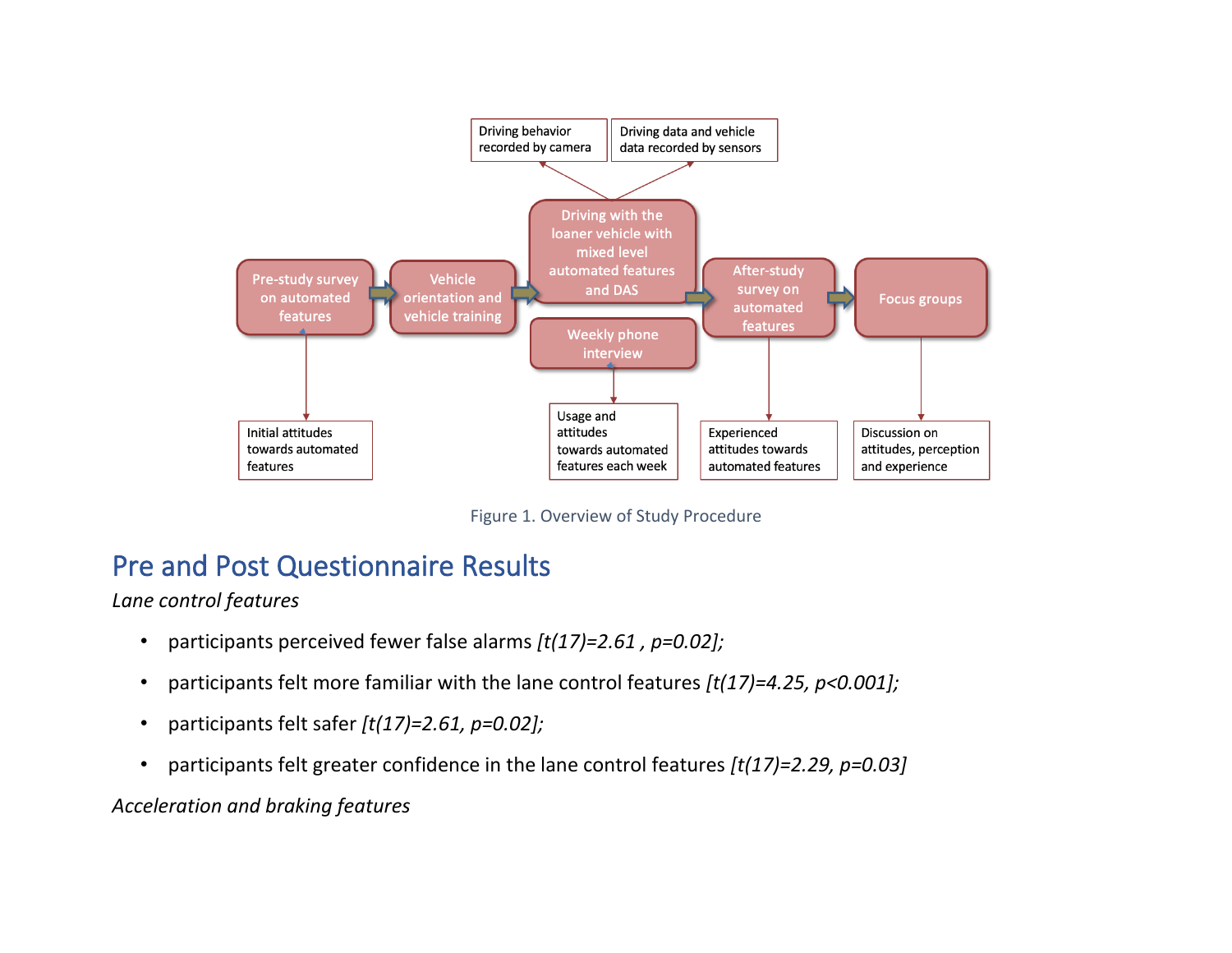- participants perceived fewer false alarms *[t(16)=3.73, p<0.01];*
- participants felt more familiar with the acceleration and braking features *[t(17)=3.43, p<0.01];*
- participants felt marginally safer *[t(17)=2.11, p=0.05];*
- participants had greater confidence in the *acceleration and braking* features *[t(17)=2.33, p=0.03].*

# Focus Group Findings

| <b>Topics</b>                  |     | <b>Probe Questions</b>                                                                                                                                                                                                                |  |  |  |  |
|--------------------------------|-----|---------------------------------------------------------------------------------------------------------------------------------------------------------------------------------------------------------------------------------------|--|--|--|--|
| Q1.<br><b>Attitudes</b>        |     | What one word describes how you felt about the<br>advanced features in your vehicle when you began the<br>study? What one word describes how you feel about the<br>advanced features in your vehicle now, at the end of the<br>study? |  |  |  |  |
|                                | Q2. | What caused your feelings to change or remain the<br>same?                                                                                                                                                                            |  |  |  |  |
| Q3.<br>Perception<br>features? |     | What would make you feel more comfortable with these                                                                                                                                                                                  |  |  |  |  |
| <b>Feature</b>                 | Q4. | What is one thing you liked best about these features?                                                                                                                                                                                |  |  |  |  |
| Likes/Dislikes                 |     | What is one thing you liked least about the features?                                                                                                                                                                                 |  |  |  |  |
| <b>Safety</b>                  | Q5. | Suppose a friend is considering purchasing a car with<br>these features and they ask you if you think if they<br>improve driving safety or not. What would you say?                                                                   |  |  |  |  |

|  |  |  |  | Table 1. Focus group probe questions. |
|--|--|--|--|---------------------------------------|
|--|--|--|--|---------------------------------------|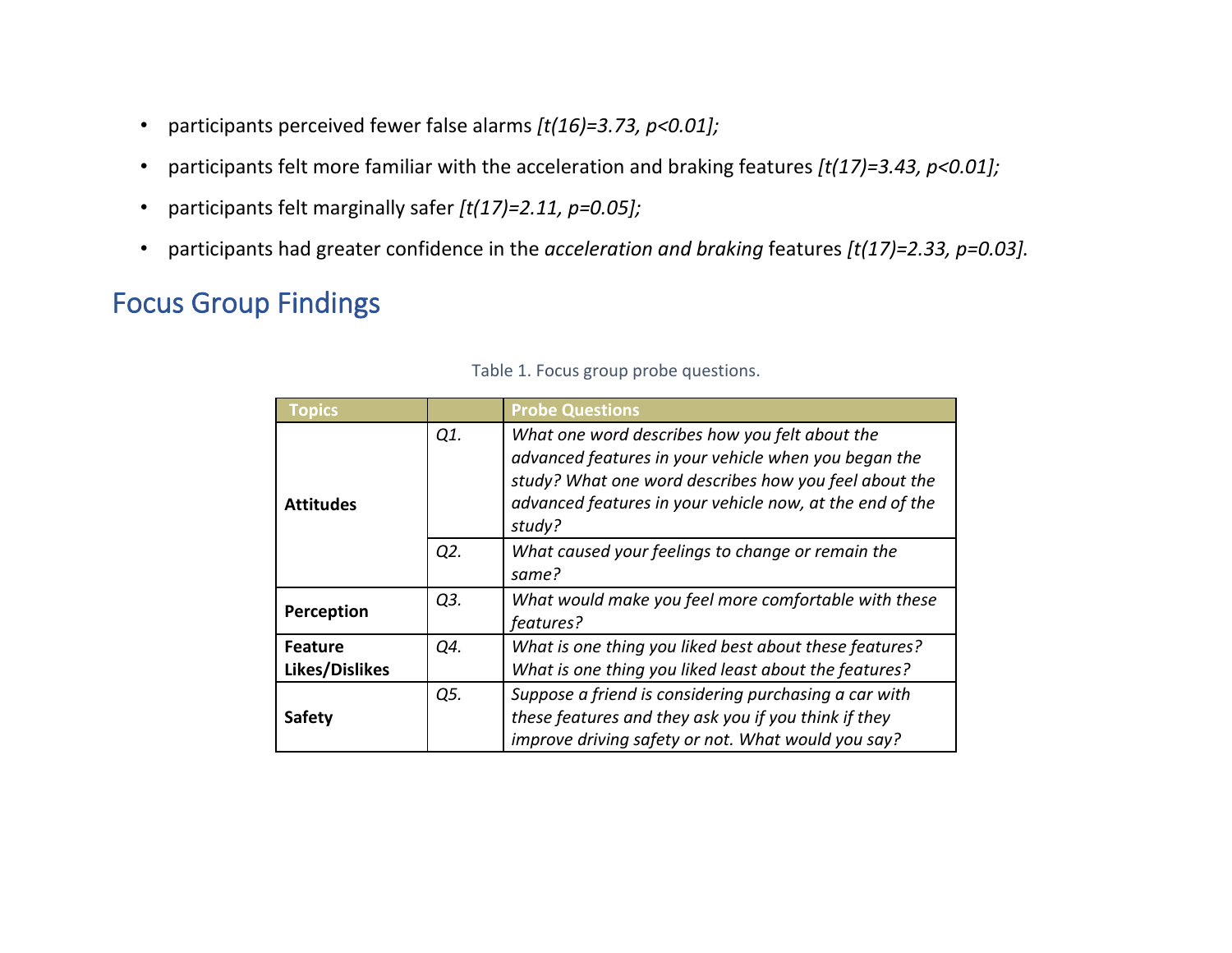### *Attitudes*

### **Finding 1: Negative initial attitudes towards the advanced features**

*e.g. "Nervous", "confused" and "anxious"*

### **Finding 2: Positive post attitudes towards the advanced features**

e.g. "*Positive" and "Confident*"



Figure 2. Words selected by the participants to describe their feelings towards AVTs at start (left) and end (right) of the study.

### **Finding 3: Usage experience improved attitude**

*"I think practice made the awkward just go away"*

### **Finding 4: Reading manual improved attitude**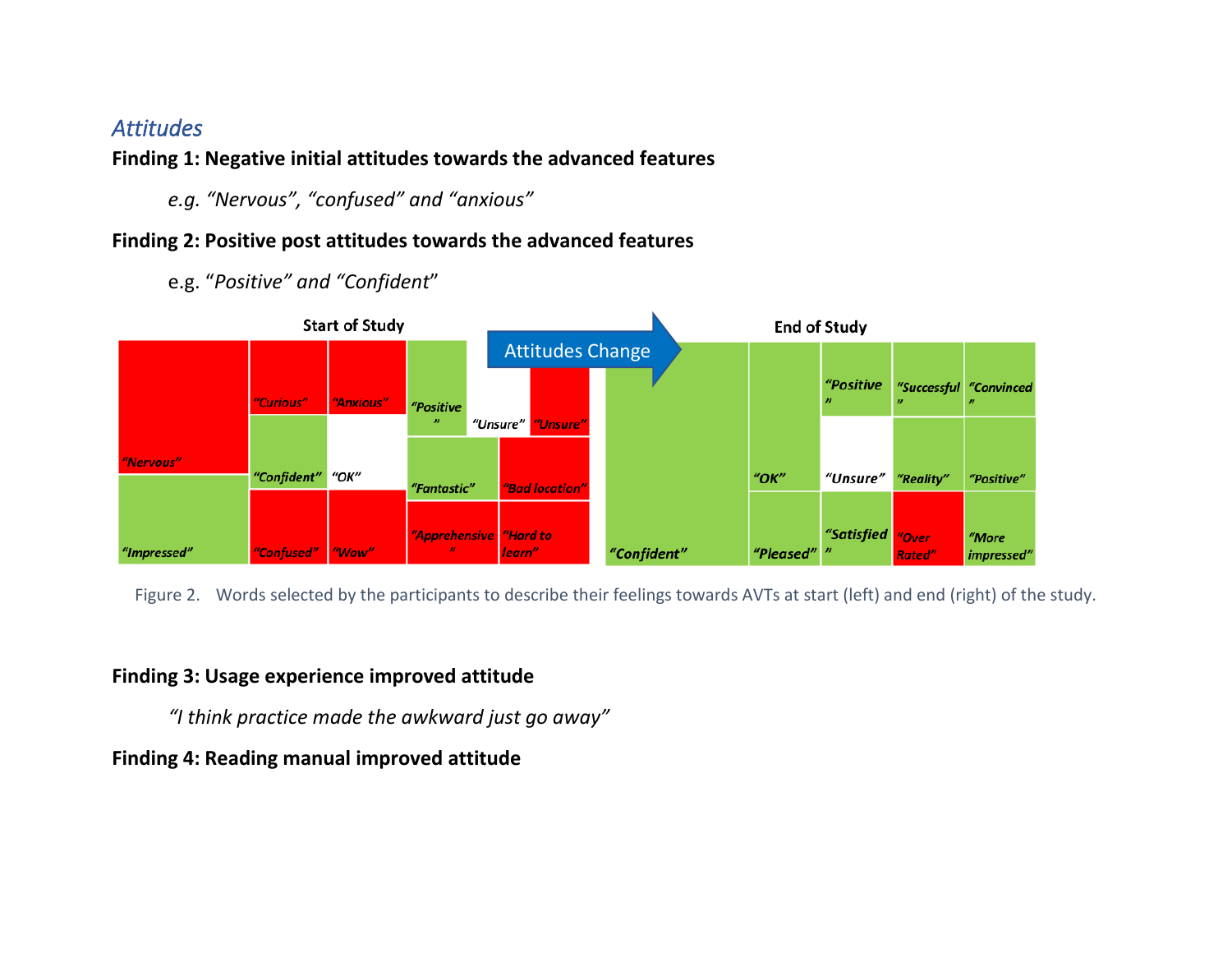*"The manual I have outlined the limitations very clearly, so all of that made me feel … better about the system"*

### *Perception*

### **Finding 5: Better training**

### **Finding 6: More intuitive control**

■ Intuitive placement of the control

*"I think the display could be much more intuitive"*

■ Touchscreen

*"So the screen was not a dedicated screen to control"*

*"when you were touching the screen, it didn't always recognize you were touching the screen"*

### *Liked Features Best/Least*

### **Finding 7: Like BSA Best**

■ Improves visibility

*"that mirror (blind spot alert) told you there was something there you need to see"* 

■ Increases confidence

*"It did increase my confidence in driving. In traffic, I'd like to have that."*

### **Finding 8: Like LKA Least**

**■** Trust issue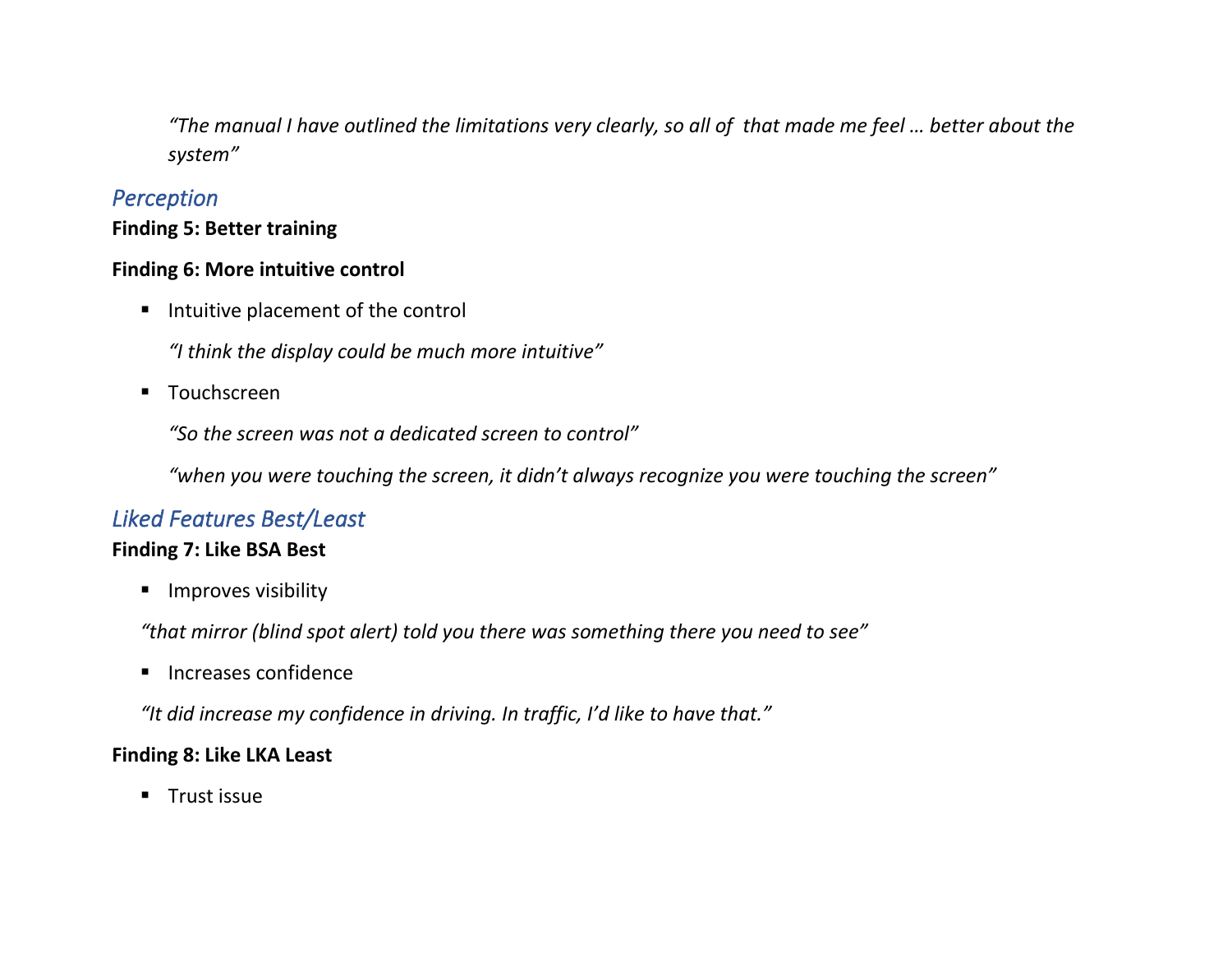*"I felt like I couldn't trust it"* 

■ Too many limitations

*"It didn't work well in bad weather"*

*"The limitations of that system made it something that I wouldn't want to have"*

*"if it doesn't have that painted line, it won't see anything"*

### *Safety Perception*

### **Finding 9: Most agreed that the features improve safety**

■ Learning how to use first

*"Learn first then buy"*

■ Too many limitations

"*Don't get complacent"*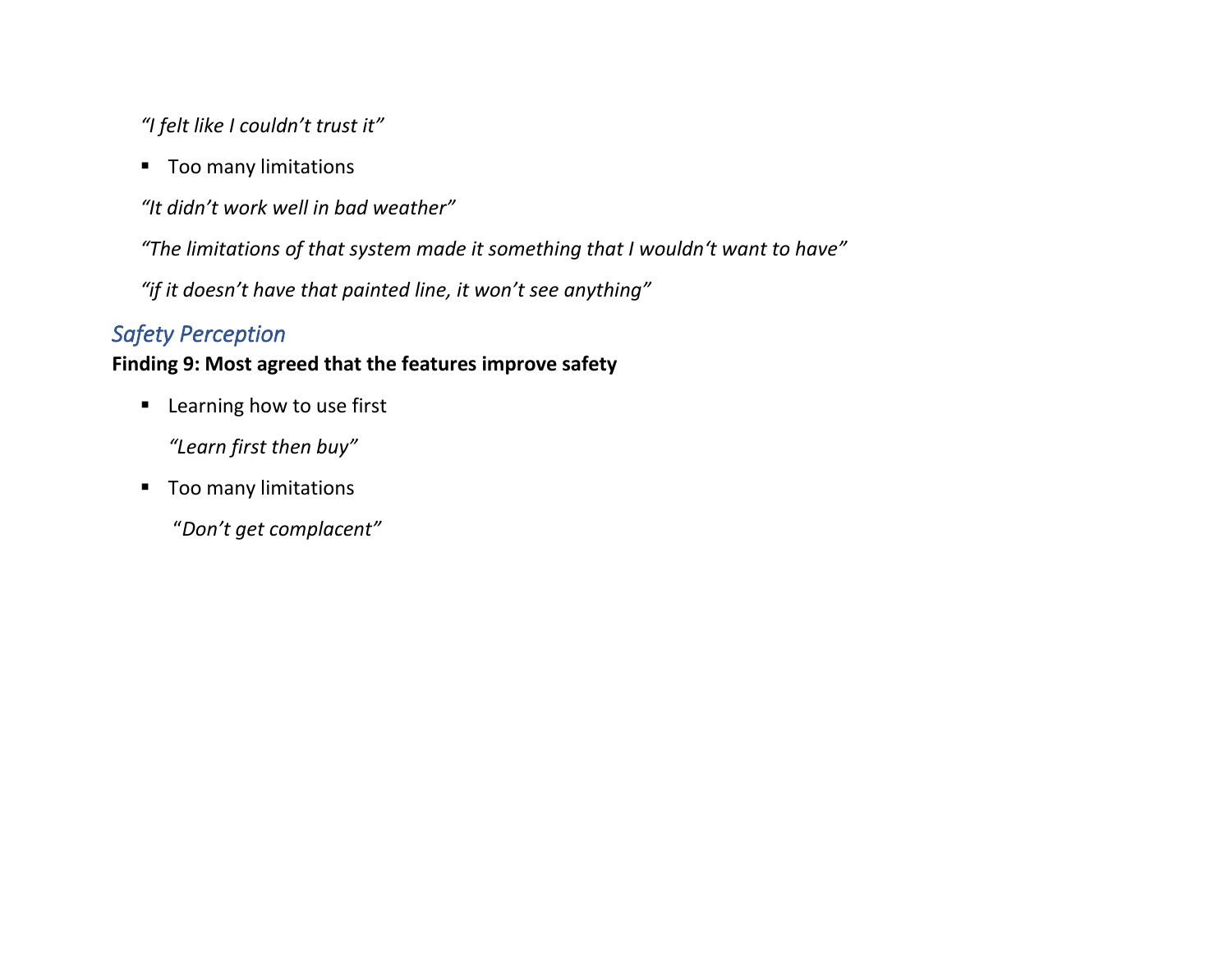| <b>YES</b>                                  |                                                      |                                                        |                                                             |                                                                    |                                                     |                        |                                                |
|---------------------------------------------|------------------------------------------------------|--------------------------------------------------------|-------------------------------------------------------------|--------------------------------------------------------------------|-----------------------------------------------------|------------------------|------------------------------------------------|
| "You will love<br>the blind<br>sport alert" | "Mostly it is a<br>good backup"                      | "Learn about<br>1 feature at a<br>time"                | "Yes, but still<br>be<br>responsible"                       | "Yes and<br>learn how to<br>use"                                   | "Safer"                                             |                        |                                                |
| "I'm still in<br>control"                   | "It definitely<br>helps me feel<br>safer"            | "See if<br>settings stay<br>when car is<br>turned off" | "These<br>features help<br>but don't rely<br>on it."        | "Go for it"                                                        | "Have<br>limitations,<br>not self-<br>driving"      |                        |                                                |
| "Sure get it<br>you will love<br>it"        | "Yes, but<br>there is a<br><b>learning</b><br>curve" | "Features will<br>"assist" you"                        | "These safety<br><i>features</i><br>definitely<br>help with | "Be sure to<br>get lane<br>keeping<br>features"                    | "Be sure to<br>get blind spot<br>alerts"            |                        | ΝO                                             |
| "Learn first<br>then buy"                   | "Safety is<br>increased"                             | "Yes, blind<br>spot at any<br>cost"                    | "Makes<br>changing<br>lanes safer"                          | "I feel the<br>vehicle safety<br><i>features</i><br><i>improve</i> | "The features<br>support good<br>driving<br>(safe)" | "Wait for<br>the pull" | "Lane<br><i>control</i><br>isn't<br>necessary" |

#### **MAYBE**

| "Not all<br>of the<br>controls<br>are for | "Don't<br>get<br>distracte | "Conside<br>r the |         | "Have<br>salesperson<br>ride with<br>you |  | "Use only<br>features<br>that you<br>like" |  |
|-------------------------------------------|----------------------------|-------------------|---------|------------------------------------------|--|--------------------------------------------|--|
| everyo                                    | d by it"                   | cost"             |         |                                          |  | "Make                                      |  |
| "Must                                     |                            | "Do not           | "Not    | $"Yes -$                                 |  | sure                                       |  |
| study it                                  | "Don't                     | become            | for     | if                                       |  | control                                    |  |
| and pay                                   | get                        | depende           | tight   | feature                                  |  | s are                                      |  |
| <i>attention</i>                          | complace                   | nt on             | spots   | s are                                    |  | accessi                                    |  |
| $\boldsymbol{\mathsf{H}}$                 | nt"                        | them"             | (bank)" | used"                                    |  | ble"                                       |  |

*Figure 3. Participant's responses assume that their friend is asking if AVTs improve safety or not, the responses agreed to safety improved are under "YES", safety maybe improved are under "MAYBE", safety not improved are under "NO".*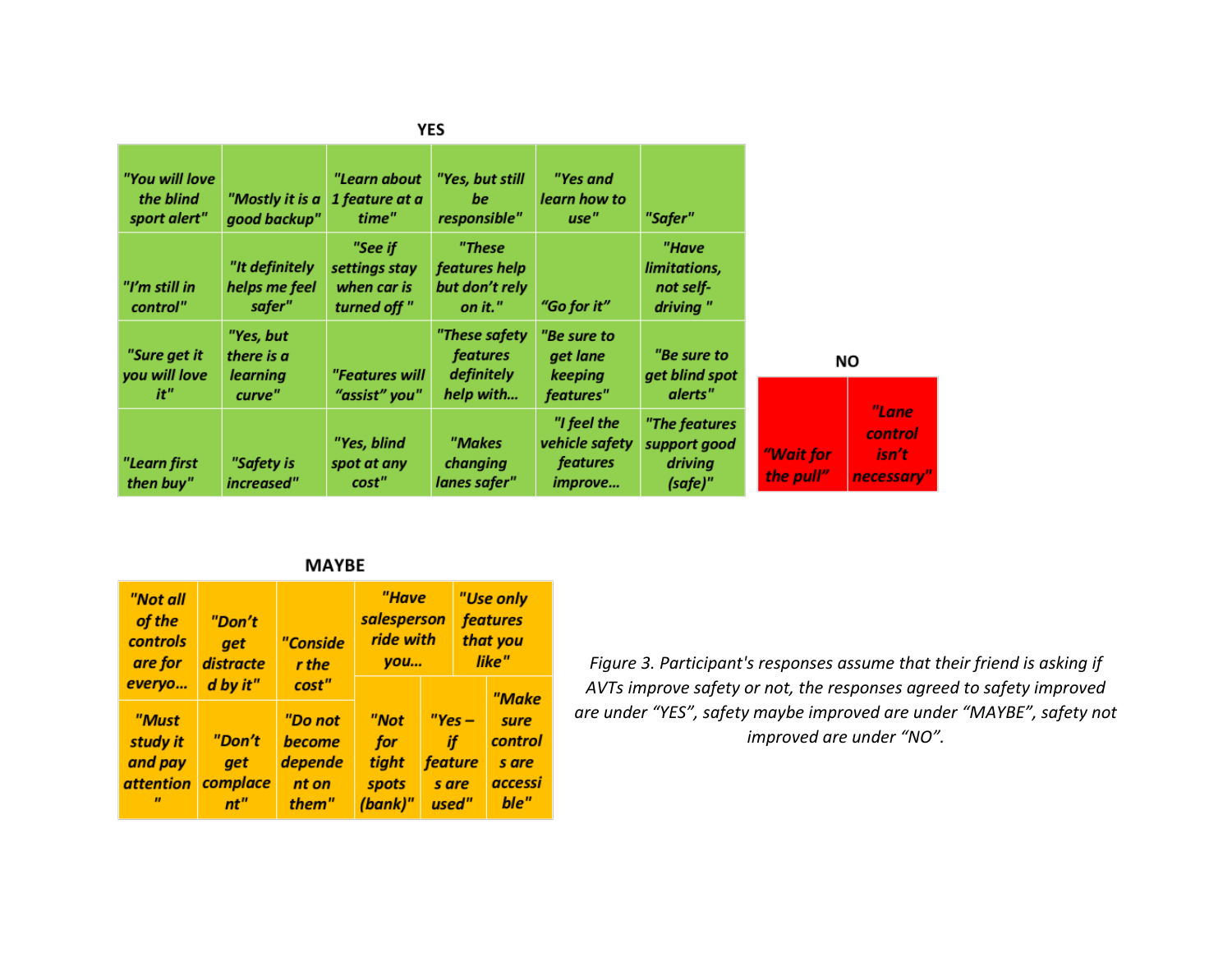## Driving performance analysis

Comparison of Seniors Driving Between SHRP2\_PENN and SMX

### Result

**Table 2. Driving Performance: SHRP 2\_PENN vs. SMX (Sample Size: 30 for SHRP 2\_PENN, 18 for SMX)**

| <b>Measure</b>                                                                 | <b>Test</b><br><b>Statistics</b> | Degrees of<br>Freedom | P-Value |
|--------------------------------------------------------------------------------|----------------------------------|-----------------------|---------|
| Number of lateral events/km                                                    | $T = -1.74$                      | 28.88                 | 0.09    |
| Variance in acceleration magnitudes across lateral<br>events                   | $T = 24.49$                      | 32.15                 | < .001  |
| Number of longitudinal acceleration events/km                                  | $U = 106$                        |                       | < .001  |
| Number of longitudinal deceleration events/km                                  | $U = 412$                        |                       | 0.002   |
| Variance in acceleration/deceleration magnitudes<br>across longitudinal events | $T = 4.19$                       | 29.80                 | < .001  |

*Note: T = Welch's t-test; U = Mann-Whitney-Wilcoxon test*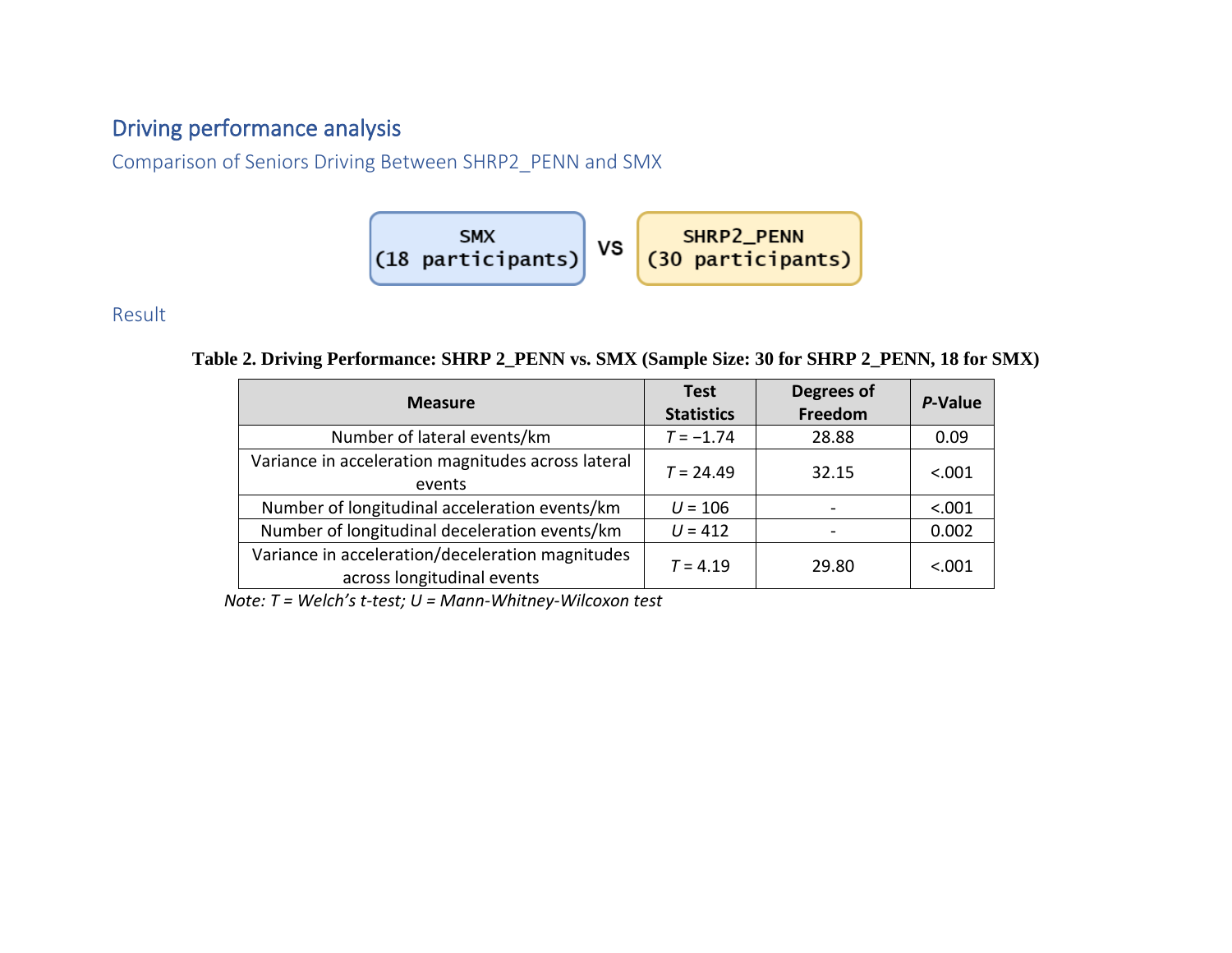

**Figure 4. Boxplots. Variance in acceleration magnitudes across lateral events (left) and number of longitudinal acceleration events/km (right) of SHRP 2\_PENN and SMX.**



**Figure 5. Boxplots. Number of longitudinal deceleration events/km (left) and variance in acceleration/deceleration magnitudes across longitudinal events (right) of SHRP 2\_PENN and SMX.**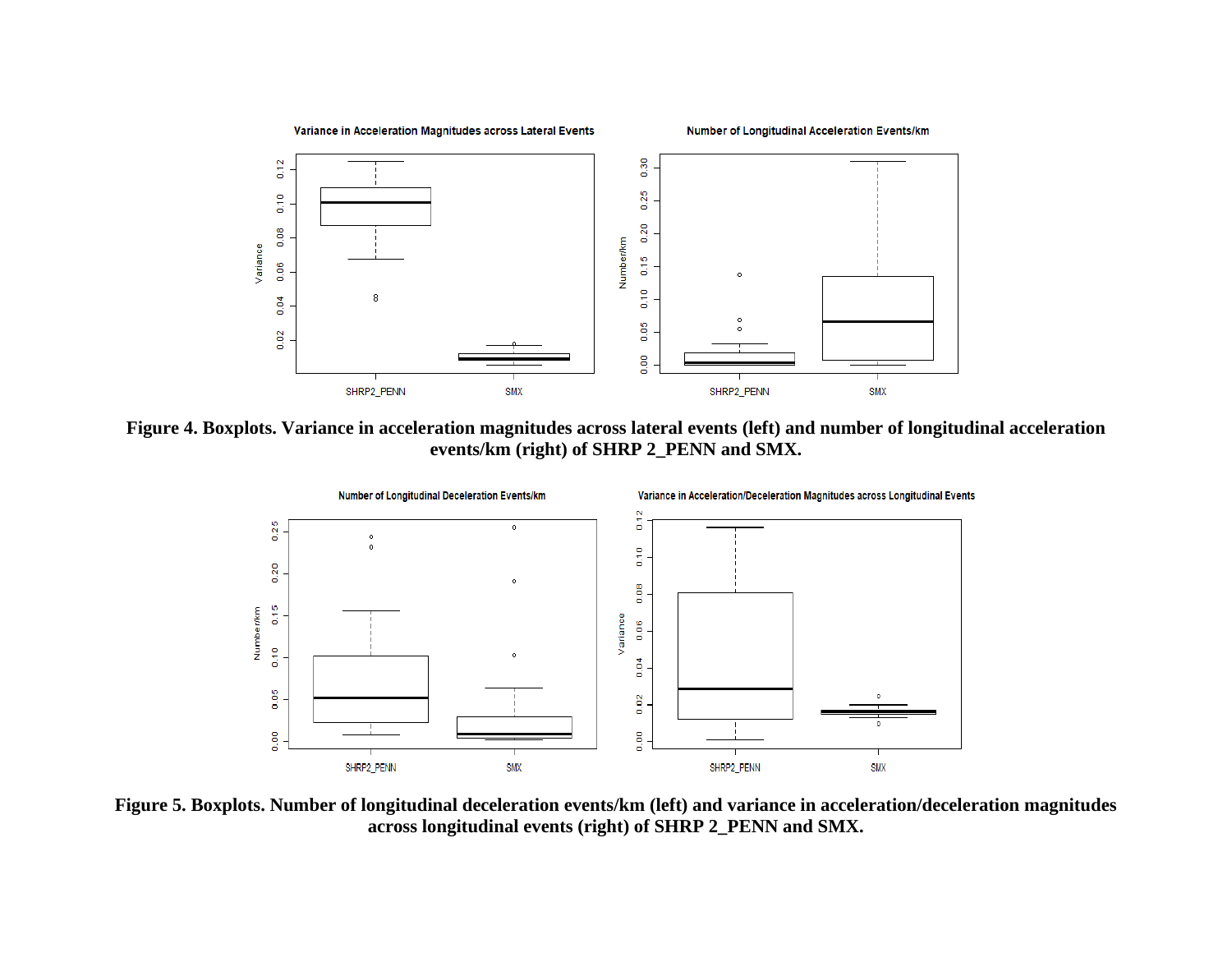Comparison of Trips Between ACC Disengaged and Engaged in SMX



#### Result

**Table 3. Comparison of Trips Between ACC Disengaged and Engaged in SMX (Sample Size: 494 for ACC Disengaged and 34 for Engaged).**

| <b>Measure</b>                                | <b>Test Statistics</b> | df    | P-Value |
|-----------------------------------------------|------------------------|-------|---------|
| Number of lateral events/km                   | $U = 9,724$            |       | 0.12    |
| Max lateral acceleration                      | $T = 0.08$             | 38.52 | 0.93    |
| Number of longitudinal acceleration events/km | $U = 11,488$           |       | < 0.001 |
| Number of longitudinal deceleration events/km | $U = 8,013$            |       | 0.56    |
| Max longitudinal acceleration                 | $T = 2.37$             | 37.99 | 0.02    |
| Max longitudinal deceleration                 | $T = 1.33$             | 38.41 | 0.19    |

 *Note: T* = Welch's *t*-test; *U* = Mann-Whitney-Wilcoxon test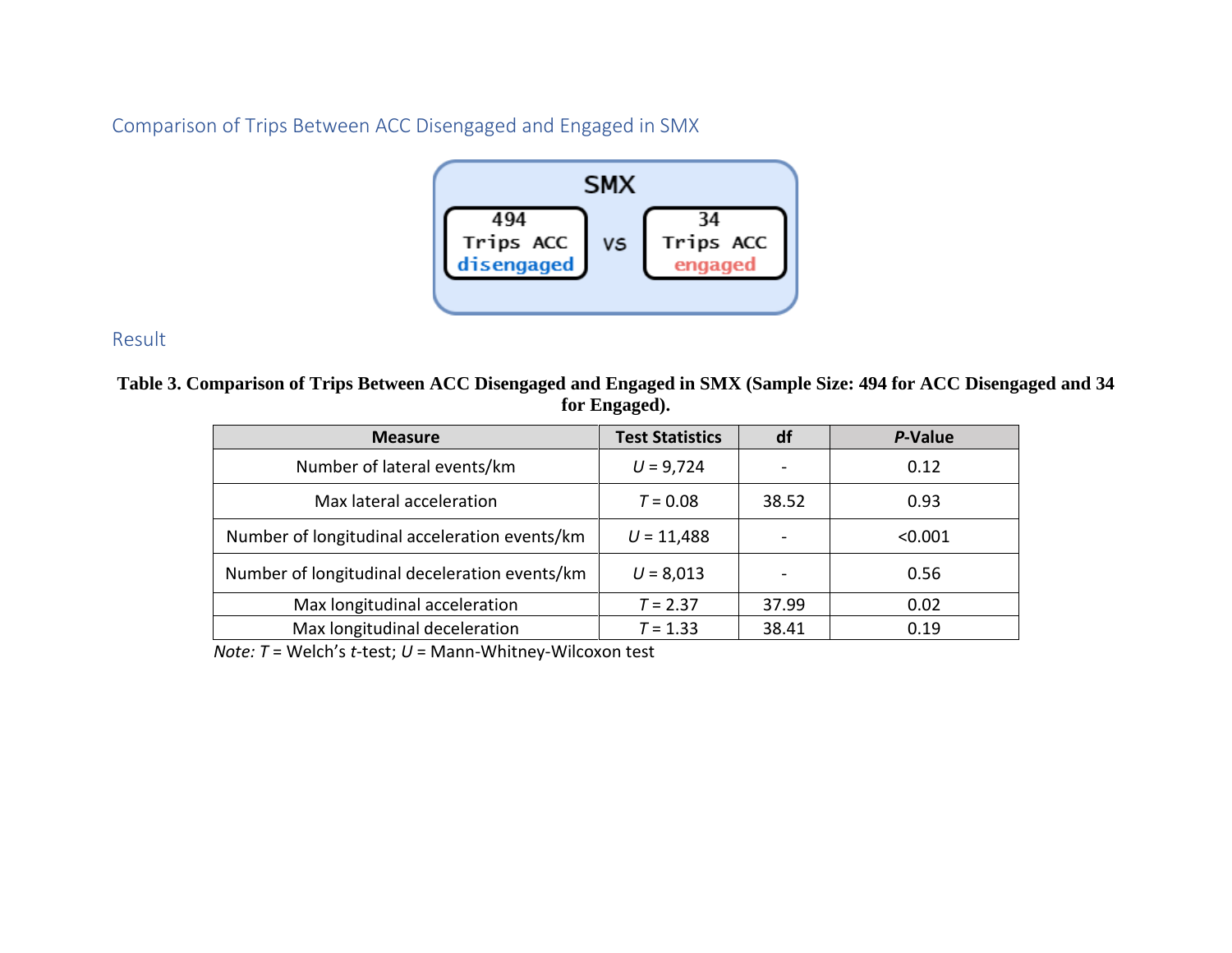

**Figure 6. Boxplots.** *Number of longitudinal acceleration events/km* **(left) and** *max longitudinal acceleration* **(right) for trips in SMX without and with ACC engaged.**

### Driving Performance Findings

- **Smaller variance in acceleration magnitudes across lateral events**  More stability and better lateral control performance for seniors driving the ADAS-equipped vehicles.
- Smaller variance in acceleration/deceleration magnitude across longitudinal events Equipped with ADAS may help seniors better manage their speed, for example, reducing hard braking, which can help with headway management.

The findings should be interpreted with caution because confounding factors, such as road and traffic